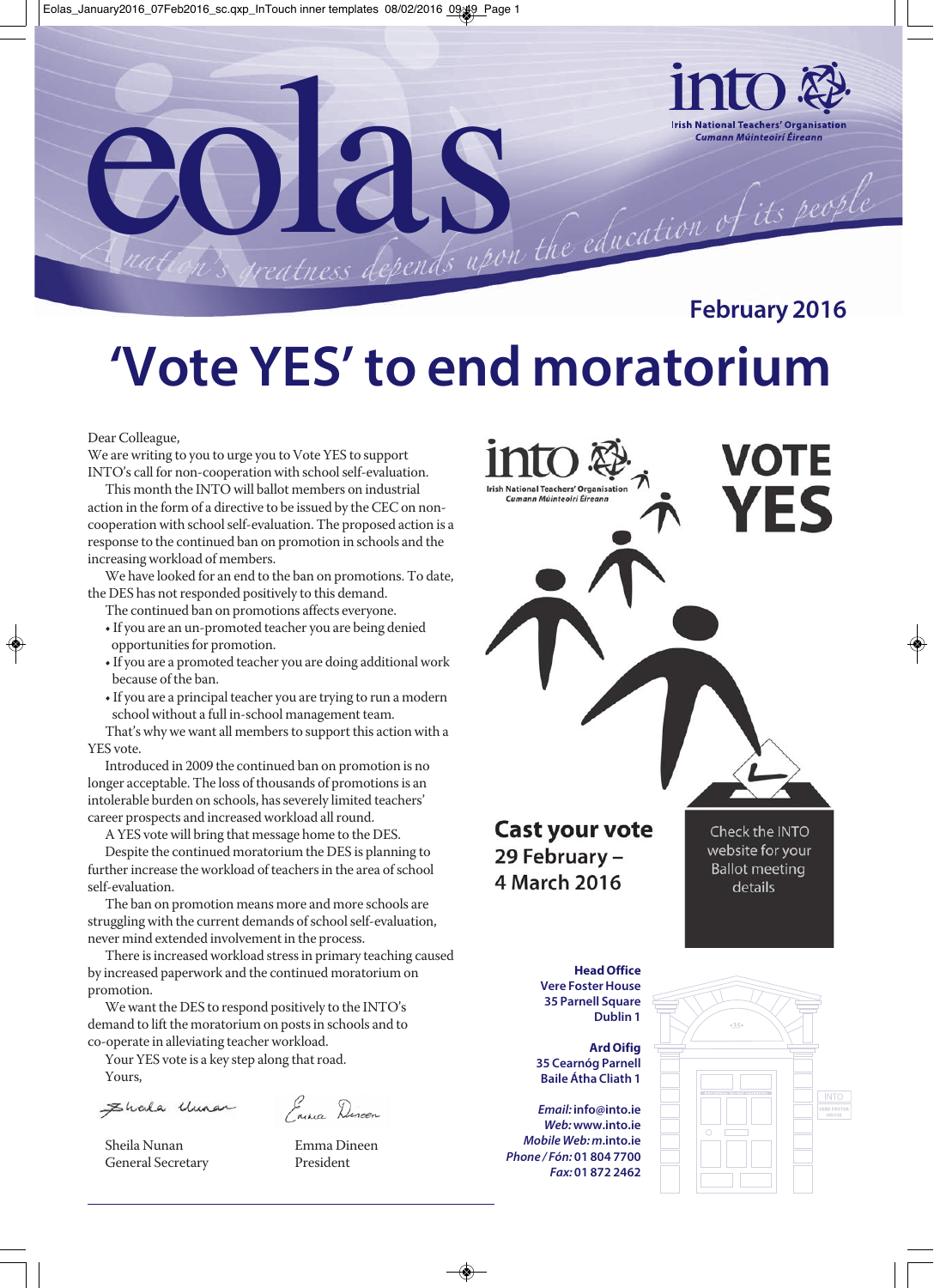### EOLAS

## **Impact of the moratorium/Tionchar an Mhoratóra**



#### **Some questions answered**

#### *Is a ballot necessary? Can the CEC not simply issue a directive?*

Yes, a ballot is necessary under the terms of the Industrial Relations Act for any type of industrial action. Once a majority has been secured then the CEC can issue a directive.

### *I am on leave without pay, can I vote?*

Yes if your absence totals or is scheduled to total less than a year.

INTO Rule 76(B) states that: "Teachers on leave without pay including extended sick leave and extended maternity leave, as well as teachers on career breaks do not have the right to vote at meetings or in elections or ballots where their absence from school totals, or is scheduled to total, a period in excess of one school year."

#### **Ballot arrangements**

Each branch will conduct a ballot of its members during the week of the 29 February 2016. Your staff representative will let you know the time and venue.

Members must attend in person to collect and cast their ballot during the specified time for the meeting.

Ballot papers cannot be handed out before the poll is open.

At the closing of the poll, the ballot will be counted in public and the result declared.

As each branch is conducting its own ballot it is not possible for members in one branch area to cast their votes in a neighbouring branch.

The CEC will meet on 10/11 March to consider the outcome of the ballot.

#### **Impact of the moratorium**

In 2005, 49% of teachers were promoted. In 2009, the Government decided that schools could no longer make any appointments to assistant principal and special duties posts, or replace post holders on leave of absence.

The percentage of teachers now holding a promoted post has fallen to less than 40%.

#### **Tionchar an mhoratóra**

Sa bhliain 2005, bhí ardú céime ag 49% de mhúinteoirí. Sa bhliain 2009, chinn an rialtas gan ceapacháin mar phríomhoidí cúnta nó mar mhúinteoirí le freagrachtaí speisialta a cheadú i scoileanna nó folúntais a líonadh. Tá líon na múinteoirí le poist fhreagrachta faoi bhun 40% anois.

#### **Impact in your school**

The table on page 3 shows the posts your school should have.

#### **Tionchar i do scoil**

Léiríonn an tábla ar leathnach 3 na poist is ceart a bheith i do scoil.

#### **Ceisteanna agus Freagraí**

#### *An bhfuil gá le ballóid? Nach féidir leis an LárChoiste Feidhmiúcháin treoir a eisiúint?*

Tá gá le ballóid i leith aon ghníomhaíocht thionsclaíoch de réir an Achta Caidrimh Thionscail. Má bhíonn tromlach i bhfábhar, eiseoidh an LárChoiste Feidhmiúcháin treoir.

*Táim ar saoire gan phá, an bhfuil cead agam vóta a chaitheamh?*

Tá cead vótála agat má tá do thréimhse saoire gan phá níos lú ná bliain.

De réir riail 76(B) i rialacha an Chumainn ní féidir le múinteoirí ar saoire gan phá, ar nós saoire breise tinnis nó saoire breise máithreachais, nó múinteoirí ar shos gairme, vóta a chaitheamh ag cruinnithe, i dtoghcháin nó i mballóidí, má bhíonn breis is bliain scoile i gceist leis an tréimhse easnaimh ón scoil.

#### **Socruithe Ballóide**

Eagróidh gach craobh ballóid dá baill i rith na seachtaine dar tús 29 Feabhra 2016. Cuirfidh d'ionadaí foirne ionad agus am na ballóide in iúl duit

Ní mór do bhaill a bheith i láthair go pearsanta chun an páipéar ballóide a bhailiú agus vóta a chaitheamh i rith na tréimhse ama socraithe do chruinniú na craoibhe.

Ní féidir páipéir bhallóide a thabhairt amach sula dtosaíonn an vótáil.

Nuair a chríochnaíonn an vótáil, déanfar an bhallóid a chomhaireamh go poiblí agus fógrófar an toradh.

Toisc go n-eagraíonn gach craobh a ballóid féin ní féidir le baill vóta a chaitheamh ag cruinnithe craoibhe seachas ag cruinnithe a gcraoibhe féin.

Beidh cruinniú ag an LárChoiste Feidhmiucháin ar an 10/11 Márta chun toradh na ballóide a phlé.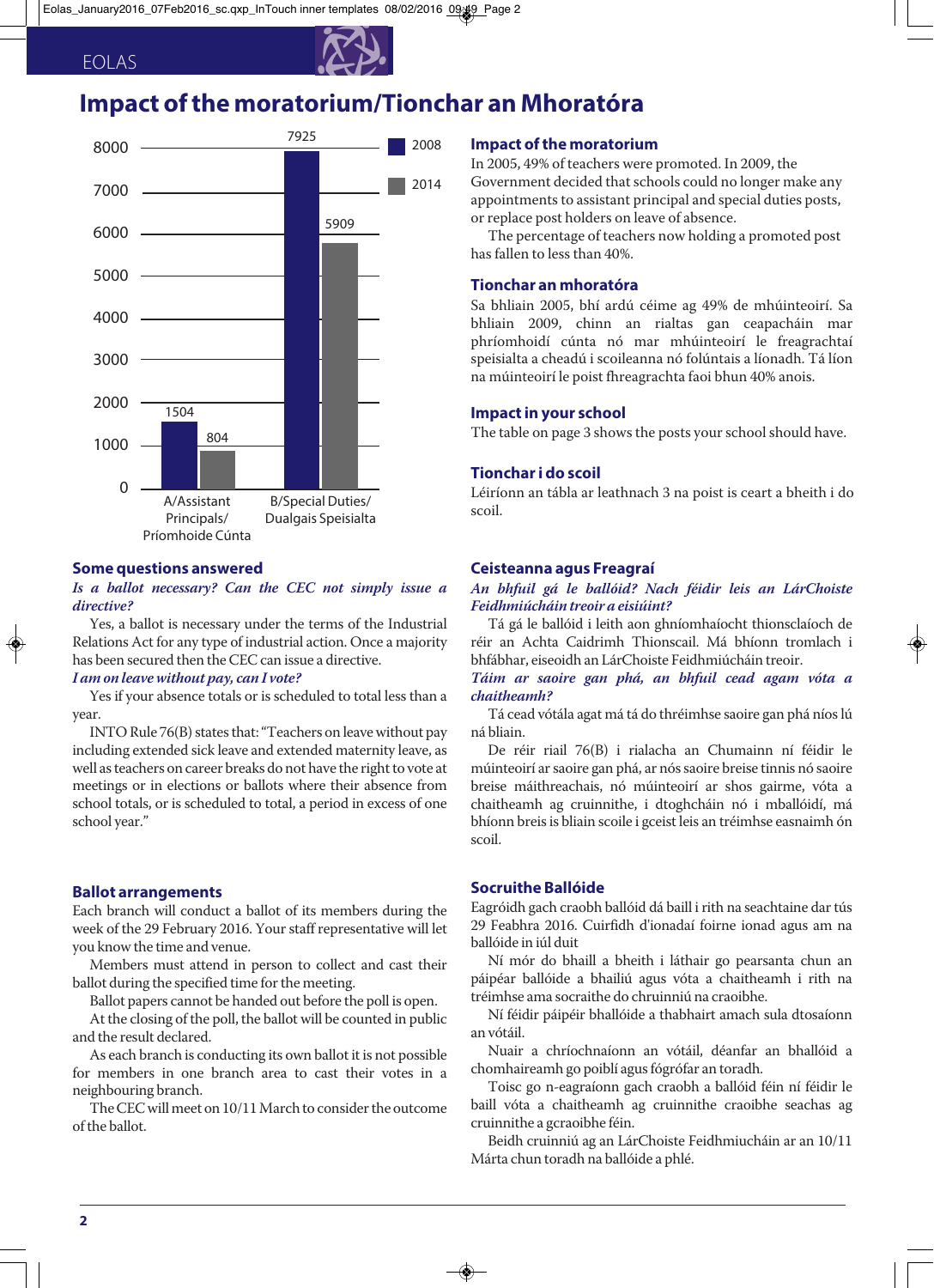## **Primary Posts Schedule/Sceideal poist ag an mbunleibhéal (Circular 07/03)**

This table shows how many posts schools were entitled to before the moratorium

| <b>Number of Authorised</b><br>Posts (incl principal)/<br>Líon na bpost ceadaithe<br>(príomhoide san<br>áireamh) | <b>Principal/</b><br>Príomhoide | <b>Deputy</b><br>Principal/<br>Leas-<br>phríomhoide | <b>Assistant Principal</b><br>Posts/<br><b>Poist mar</b><br>phríomhoide<br>cúnta | <b>Special Duties</b><br>Posts/<br>Poist um dhualgais<br>speisialta |
|------------------------------------------------------------------------------------------------------------------|---------------------------------|-----------------------------------------------------|----------------------------------------------------------------------------------|---------------------------------------------------------------------|
| 1                                                                                                                | 1                               | $\mathbf 0$                                         | $\mathbf 0$                                                                      | $\mathbf 0$                                                         |
| $\overline{2}$                                                                                                   | $\overline{1}$                  | $\overline{0}$                                      | $\overline{0}$                                                                   | $\overline{1}$                                                      |
| 3                                                                                                                |                                 |                                                     | $\mathbf 0$                                                                      | 0                                                                   |
| $\overline{4}$                                                                                                   |                                 |                                                     | $\overline{0}$                                                                   | 1                                                                   |
| 5                                                                                                                |                                 |                                                     | $\mathbf 0$                                                                      | 1                                                                   |
| $6\phantom{1}6$                                                                                                  |                                 |                                                     | $\mathbf 0$                                                                      | 1                                                                   |
| 7                                                                                                                |                                 |                                                     | $\boldsymbol{0}$                                                                 | $\overline{c}$                                                      |
| 8                                                                                                                |                                 |                                                     | $\mathbf 0$                                                                      | $\overline{c}$                                                      |
| $9\,$                                                                                                            |                                 |                                                     | $\mathbf 0$                                                                      | 3                                                                   |
| 10                                                                                                               |                                 |                                                     | $\overline{0}$                                                                   | 3                                                                   |
| 11                                                                                                               |                                 |                                                     | $\mathbf 0$                                                                      | 3                                                                   |
| 12                                                                                                               | 1                               |                                                     | $\overline{0}$                                                                   | $\overline{4}$                                                      |
| 13                                                                                                               | 1                               | 1                                                   | $\mathbf 0$                                                                      | $\overline{4}$                                                      |
| 14                                                                                                               | 1                               |                                                     | 1                                                                                | $\overline{4}$                                                      |
| 15                                                                                                               | 1                               |                                                     | 1                                                                                | 4                                                                   |
| 16                                                                                                               | 1                               |                                                     |                                                                                  | 5                                                                   |
| 17                                                                                                               |                                 |                                                     |                                                                                  | 5                                                                   |
| 18                                                                                                               |                                 |                                                     |                                                                                  | 6                                                                   |
| 19                                                                                                               | 1                               | 1                                                   | $\overline{2}$                                                                   | 6                                                                   |
| 20                                                                                                               |                                 |                                                     |                                                                                  | 6                                                                   |
| 21<br>22                                                                                                         | 1                               |                                                     | $\overline{2}$<br>$\overline{2}$                                                 | 6<br>$\overline{7}$                                                 |
| 23                                                                                                               |                                 |                                                     | $\overline{2}$                                                                   | $\overline{7}$                                                      |
| 24                                                                                                               | 1                               |                                                     | $\overline{3}$                                                                   | $\overline{7}$                                                      |
| 25                                                                                                               |                                 |                                                     | 3                                                                                | 7                                                                   |
| 26                                                                                                               | 1                               |                                                     | 3                                                                                | 8                                                                   |
| 27                                                                                                               |                                 | 1                                                   | 3                                                                                | 8                                                                   |
| 28                                                                                                               |                                 |                                                     | 3                                                                                | 9                                                                   |
| 29                                                                                                               |                                 |                                                     | 3                                                                                | 9                                                                   |
| 30                                                                                                               |                                 |                                                     | 3                                                                                | 10                                                                  |
| 31                                                                                                               | 1                               | 1                                                   | $\ensuremath{\mathsf{3}}$                                                        | $10$                                                                |
| 32                                                                                                               | $\overline{1}$                  | $\overline{1}$                                      | $\overline{4}$                                                                   | 10                                                                  |
| 33                                                                                                               | 1                               | 1                                                   | $\overline{4}$                                                                   | 10                                                                  |
| 34                                                                                                               | $\overline{1}$                  | $\overline{1}$                                      | $\overline{4}$                                                                   | 11                                                                  |
| 35                                                                                                               | 1                               | $\mathbf{1}$                                        | $\overline{4}$                                                                   | 11                                                                  |
| 36                                                                                                               | $\overline{1}$                  | $\overline{1}$                                      | $\overline{5}$                                                                   | 11                                                                  |
| 37                                                                                                               | 1                               | 1                                                   | $\overline{5}$                                                                   | 11                                                                  |
| 38                                                                                                               | $\overline{\mathbf{1}}$         | $\mathbf{1}$                                        | $\overline{5}$                                                                   | 12                                                                  |
| 39                                                                                                               | 1                               | 1                                                   | $\overline{5}$                                                                   | 12                                                                  |
| 40                                                                                                               | $\overline{1}$                  | $\overline{1}$                                      | $6\phantom{a}$                                                                   | 12                                                                  |
| 41                                                                                                               | 1                               | $\mathbf{1}$                                        | $\,6\,$                                                                          | 12                                                                  |
| 42                                                                                                               | $\mathbf{1}$                    | $\overline{1}$                                      | $\sqrt{6}$                                                                       | 13                                                                  |
| 43                                                                                                               | 1                               | $\overline{1}$                                      | $6\overline{}$                                                                   | 13                                                                  |
| 44                                                                                                               | $\mathbf{1}$                    | $\overline{1}$                                      | $\overline{7}$                                                                   | 13                                                                  |
| 43                                                                                                               | $\overline{1}$                  | $\overline{1}$                                      | $\overline{7}$                                                                   | 13                                                                  |